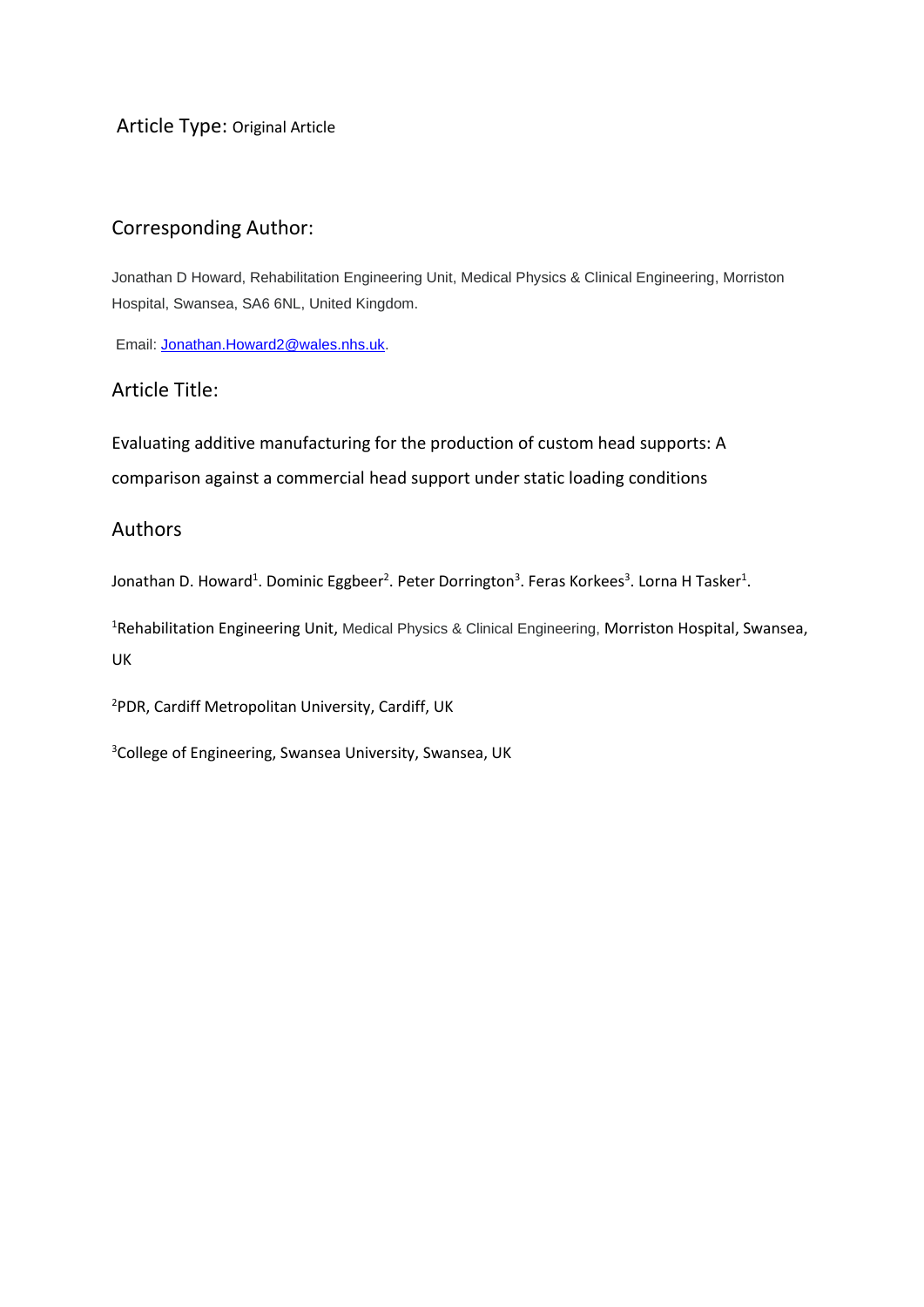### Abstract

The provision of wheelchair seating accessories, such as head supports, is often limited to the use of commercial products. Additive manufacturing has the potential to produce custom seating components, but there are very few examples of published work.

This paper reports a method of utilising 3D scanning, computer aided design and additive manufacturing for the fabrication of a custom head support for a wheelchair. Three custom head supports, of the same shape, were manufactured in nylon using a continuous filament fabrication machine. The custom head supports were tested against an equivalent and widely used commercial head support using ISO 16840-3:2014. The head supports were statically loaded in two configurations, one modelling a posterior force on the inner rear surface and the other modelling a lateral force on the side. The posterior force resulted in failure of the supporting bracketry before the custom head support. A similar magnitude of forces were applied laterally for the custom and commercial head support. When the load was removed, the custom recovered to its original shape while the commercial sustained plastic deformation. The addition of a join in the head support increased the maximum displacement, 128.6 mm compared to 71.7 mm, and the use of carbon fibre resulted in the head support sustaining a higher force at larger displacements, increase of 30 N.

Based on the deformation and recovery characteristics, the results indicate that additive manufacturing could be an appropriate method to produce lighter weight, highly customised, costeffective and safe head supports for wheelchair users.

#### Keywords:

Additive manufacturing, 3D printing, wheelchairs, custom seating, rehabilitation engineering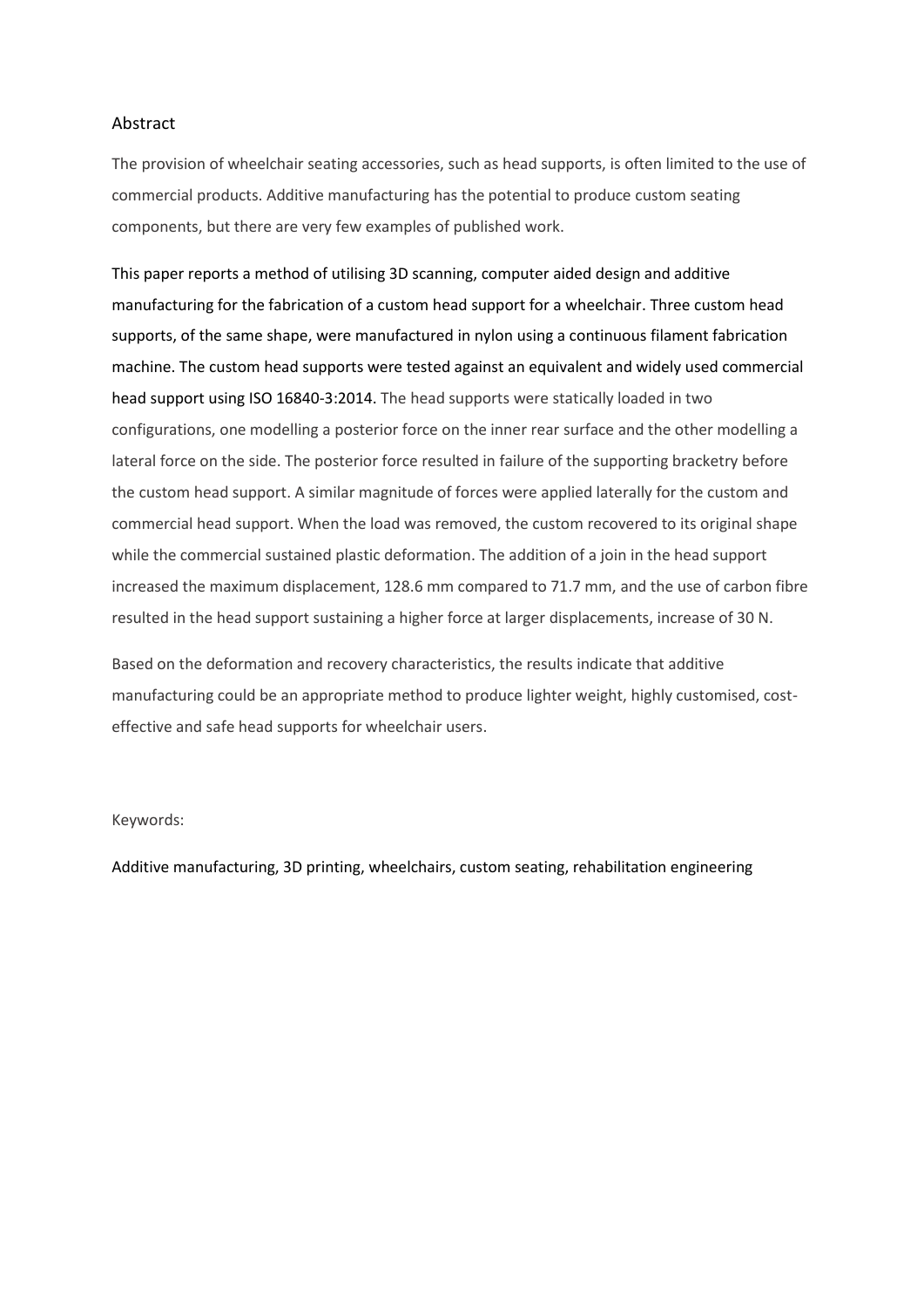#### Introduction

The seating requirements for the majority of wheelchair users in the UK are able to be met using offthe-shelf seating systems and equipment. However, a small percentage of wheelchair users require more customised solutions [1]. Customised solutions involve modifications to off-the-shelf components or the manufacturing of bespoke equipment [2]. There are well-established techniques for the creation of bespoke wheelchair seat and backrest cushions through a process known as custom contoured seating, which are moulded to fit the anatomy and anthropometry of the user [3- 4]. The latest advancements in custom contoured seating combine three dimensional (3D) scanning, Computer Aided Design (CAD) and Computer Numerically Controlled (CNC) machining to create foam cushions [5]. However, there are limited standardised methods for the provision of other custom postural support accessories for wheelchairs.

A postural head support is often required for wheelchair users [6]. A head support prevents over extension of the neck caused by muscle stiffness or weakness, fatigue or extensor spasms [7]. It also supports the head when the wheelchair is tilted or reclined. The head's position can be critical for breathing, swallowing and feeding [5]. It also impacts on the user's field of vision; this is functionally important for their interaction and communication with people and the environment [8]. Head support designs vary depending on the users' requirements from relatively simple occipital support at the back of the head to more complex sub-occipital support, lateral head support. These support the side and back of the head. Important factors to consider for head support design and provision identified in the literature by Pope (2007) [7]& Appleyard *et al* (2013) [6] include:

- Avoid covering the ears and eyes. Covering the ears can cause pressure damage and reduce hearing. Covering the eyes reduces visibility impacting on communication;
- Be positioned above the most prominent point on the back of the head and as close to the back of the head as possible;
- Firmly attached to the seating system;
- Withstand a substantial horizontal load to the frontal contact surface if the head support is intended for use in transportation.

Current commercial complex head supports cannot always meet both the shape and strength requirements for wheelchairs users. Whilst many commercial products have reasonable adjustability in shaping the head support, adding adjustability within the product adds an inherent mechanical weakness to the design. Secondly the shaping of many commercial products is often limited with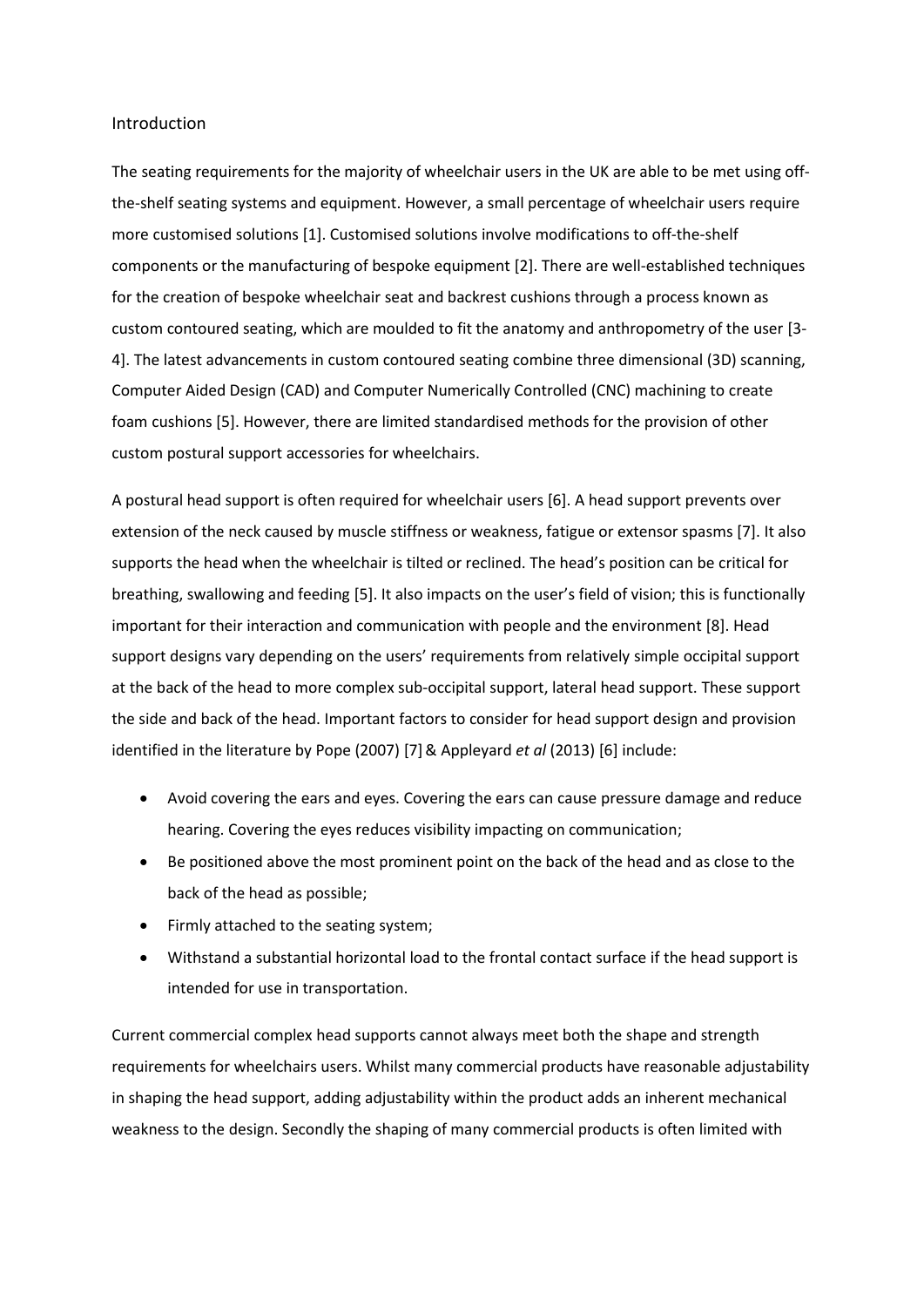avoiding contact over the user's ear and supporting the occiput. Therefore, some wheelchair users would benefit from bespoke options.

Additive manufacturing (which is also widely known as 3D printing) is well suited to the production of products that are highly personalised or bespoke, with no additional costs needed for the customisation of parts[9-10]. Additive manufacturing is already extensively used by other medical specialties, including surgery and dentistry [11-16], prosthetics and orthotics [17-19]. Cited benefits of additive manufacturing include high degrees of design freedom, opportunity to reduce component count and weight, enablement of on-demand and close to point of care services and reduced cost compared to alternative manufacturing methods [20-21].

Given the benefits of additive manufacturing cited in other medical applications it is believed that it could be a useful production technique for custom wheelchair accessories. A state of the art review on custom contoured seating for wheelchairs concluded that additive manufacturing may reduce costs, improve lead times and enable greater micro-climate control compared to current manufacturing methods [22]. In addition, additive manufacturing may enable greater design freedom for wheelchair seating accessories such as head supports compared to current commercial products. A literature review carried out in preparation for this research found no published research reporting on the production and testing of additive manufactured wheelchair accessories.

Head supports are subject to high loads and could pose a risk to user safety if they fail in an unsafe manner. Therefore it is essential to understand the mechanical failure characteristics of additive manufacturing produced head supports and to compare these with current commercial head supports before trialling with users.

This paper first reports a developed workflow that could be utilised by healthcare wheelchair and specialist equipment providers based on current techniques used in providing custom wheelchair equipment. The workflow utilises 3D scanning, 3D CAD and additive manufacturing for the fabrication of a custom head support for a wheelchair. Secondly this study reports the results of comparative mechanical testing of an additive manufactured head support against an equivalent and widely used commercial head support.

## Materials and Methods

#### *Head support design and manufacturing*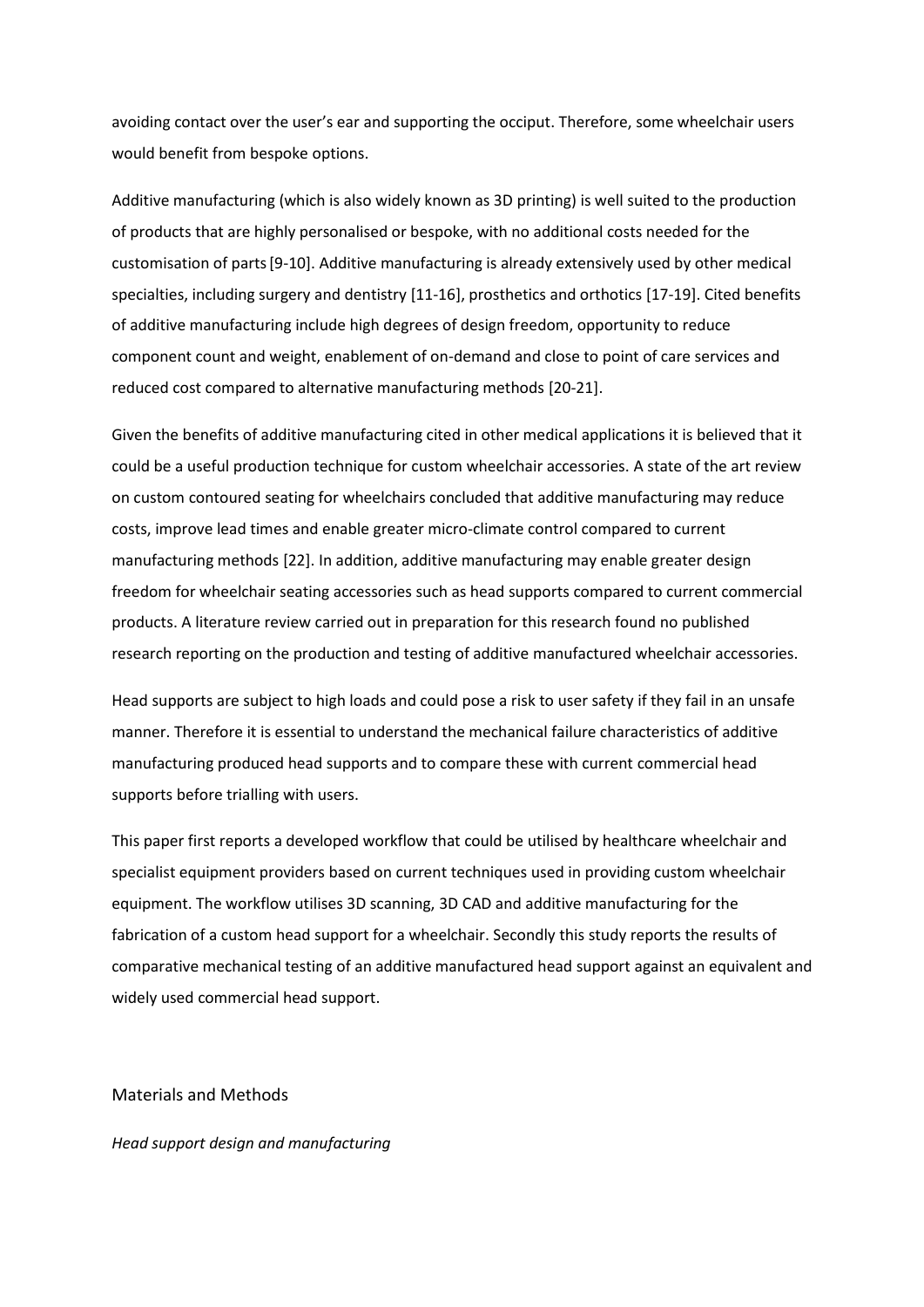Figure 1 provides a high-level overview of the design to manufacture process.



*Figure 1: Overview of the design to manufacture process for the custom head support.*

A 3D scan of a volunteer's head was obtained using a Kinect hand-scanner for Windows (version 1, Microsoft Inc., USA) with Artec studio 9 (Artec3D, Luxembourg). This was used to produce a StereoLithography (STL) file, which became and is still the de facto standard for most types of additive manufacturing input [23]. The 3D head scan formed the template shape around which the head support was designed.

The head support was customised in shape to match the occiput of the volunteer's head and provide left sided lateral support, whilst avoiding contact with the ear (Figure 2 top). Autodesk Fusion 360 (July 2018) 3D CAD software (Autodesk Inc., USA) was used to design the head support:

- A two dimensional sketch profile, curved to match the shape of the occiput and sub-occiput, of thickness 8 mm was swept along a second sketch curve outlining the circumference of the head. Sweeping is a CAD process which allows a complex curve to follow a rail or 3D line.
- An additional curve of 15mm thickness, profiled as previous, was swept along 40% of the circumference curve, adding additional depth around the occipital.
- Extrusion cuts removed the area of support covering the ear and a cuboid of dimensions 60mm x 38mm x 9 mm from the back section, offset 10 mm from the rear surface and 35 mm from top; this allowed an aluminium cuboid to be inserted and fully encapsulated into the additive manufacture build.
- A final extrusion cut removed three 5 mm holes from the rear surface to the previous cutout. These holes aligned with M5 holes in the aluminium cuboid (Figure 2 bottom left) and allowed for the head support to interface with standard RMS wheelchair bracketry (Rehabilitation Manufacturing Services Limited, UK).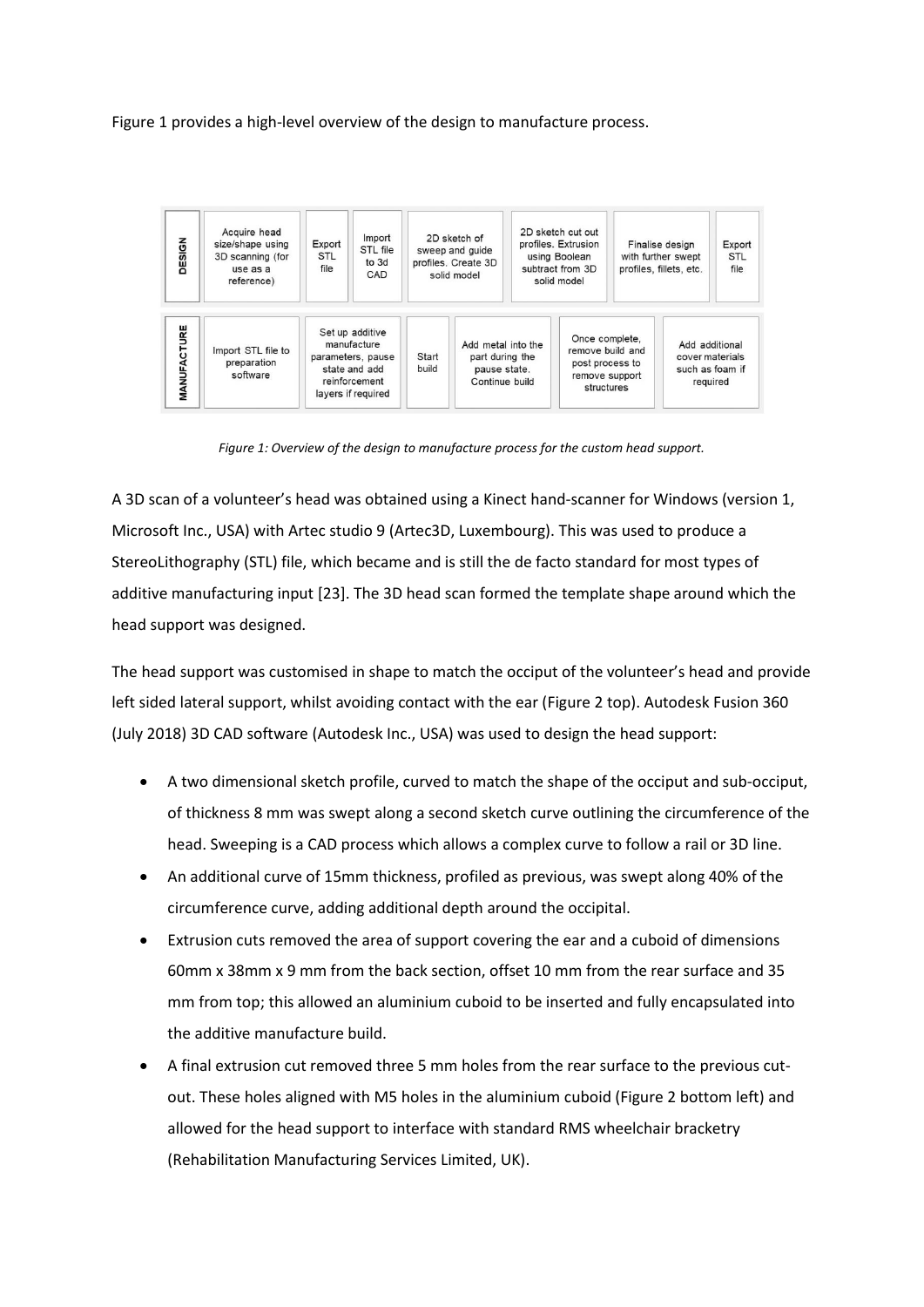- A swept cut removed a dome of radius 10.5 mm, depth 7 mm, from the centre of the three 5 mm holes. Five support structures supported the dome whilst printing.
- Fillets reduced any sharp edges on the head support.



*Figure 2: Top: Rendered CAD model of custom head support, grey area indicated location of aluminium cuboid insert. Bottom left: Engineering drawing of aluminium cuboid insert. Bottom right: Aluminium cuboid inserted into the head support during pause state of manufacturing.* 

For the purpose of this study, the height and width of the full head support were reduced to create a design which fitted into the chosen print bed (320 mm x 132 mm x 154 mm) as a single piece. The completed design was exported as an STL file using high quality settings: surface deviation 0.0126 mm, normal deviation 10, maximum edge length 252.79 mm, aspect ratio 21.500 (number of triangles 32946).

The Markforged Mark Two (Markforged Inc., USA), a Continuous Filament Fabrication (CFF) type machine, was chosen for fabrication due to being relatively affordable, having a small size footprint and requiring minimal post-processing equipment compared to other large format industrial systems. This would potentially make it more applicable to a healthcare environment. It is also one of few machines that allows a pause state where a build platform can be temporarily removed from the machine, inserts placed within the build volume, then the platform replaced before the build is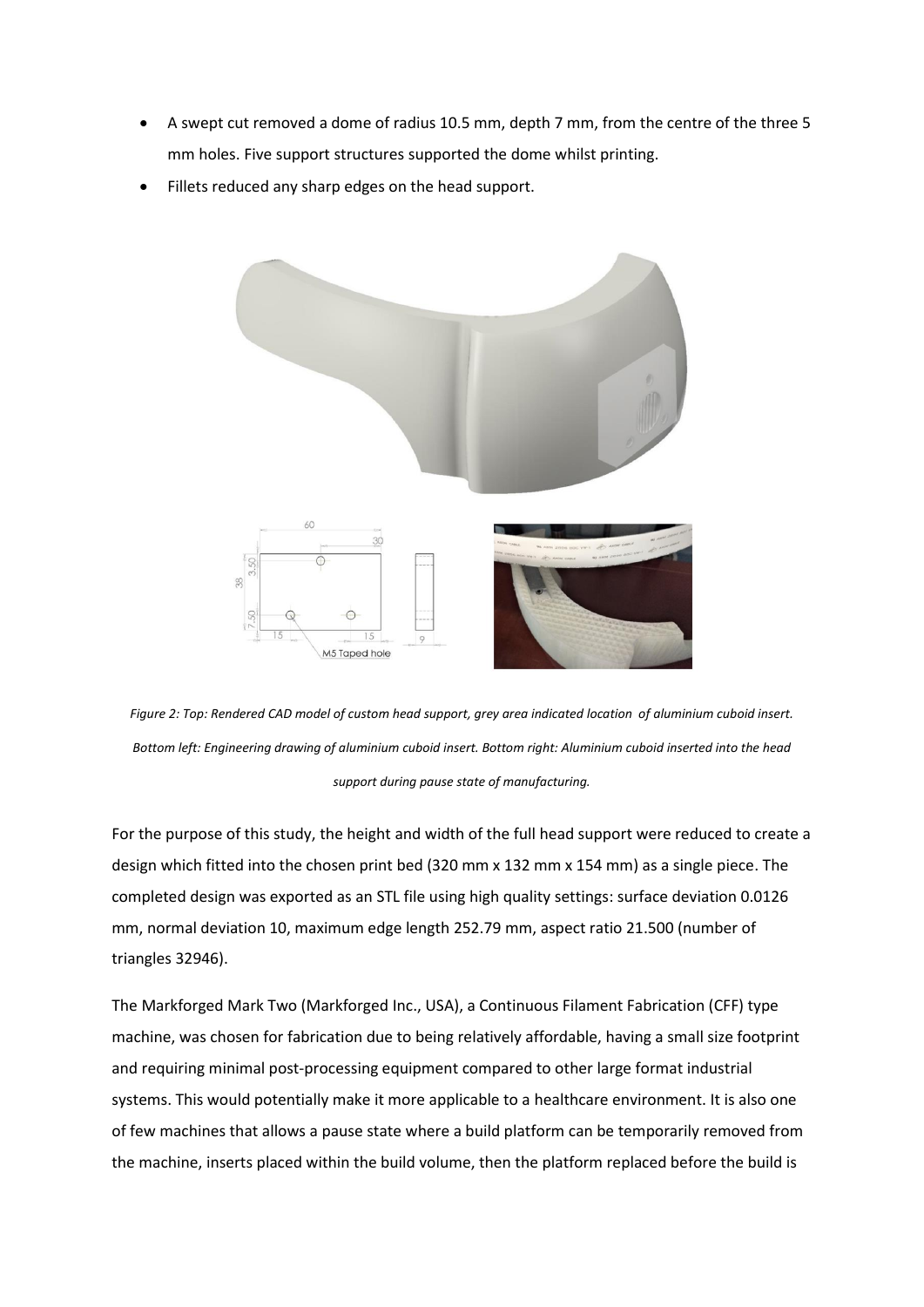continued. The nylon build material can also be reinforced with carbon fibre/fibreglass/Kevlar to tailor mechanical properties. Nylon was used primarily due to its toughness, which is owed to its malleability and high impact resistance compared to other common low-cost Fused Deposition Modelling (FDM)/CFF materials (such as polylactic acid, acrylonitrile butadiene styrene and polyethylene terephthalate glycol). These properties were predicted to offer failure characteristics that would be unlikely to leave sharp edges.

Proprietary Eiger software (Markforged Inc., August 2018 version) was used to orientate the components with a flat face on the bottom, brim setting on to prevent warping on the print bed, 0.125 layer thickness (used when adding carbon fibre reinforcement), supports at 45° to x-axis, 4 layers for roof and floors, 2 wall counts and 37% triangular fill density. The triangular pattern was considered to provide the greatest resistance to deformation caused by loading of the head perpendicular to the headrest surfaces. A higher number of wall counts, different infill patterns and infill densities can be used, but these affect the build time and risk of part warpage (a potential problem with CFF manufacturing processes). Therefore, manufacturer refined defaults were used, acknowledging that parameter adjustment could be the focus of future studies. A 'pause' state was added at 72.875 mm, where the cut out feature for the aluminium cuboid finished.

In the 'pause' state, the platform, with the part attached, was removed from the machine to allow the aluminium cuboid to be inserted. The support was removed from the cut out cavity using long nose pliers, and the aluminium cuboid was tapped into the cut out using a rubber mallet, ensuring it was flush with the upper surface of the build layer. If the aluminium protruded above the build layer, the extrusion head would foul, causing damage to the machine and build. The platform was then returned into the machine and the manufacturing continued (Figure 2 bottom right).

The first successful build illustrated the potential to fabricate a head support with an integrated aluminium cuboid, which allowed attachment to standard wheelchair components. However, although it was only half size, it took up nearly the entire build volume of the Mark Two machine; it would not be possible to fabricate a full head support in one piece using this machine. It was therefore essential to evaluate whether it was feasible to fabricate an entire head support using assembled sections and whether this would affect mechanical performance. A novel press fit, sliding interlocking feature was designed into the thicker part of the head support (Figure 3 top left & right) and was extruded down 90% of the total height.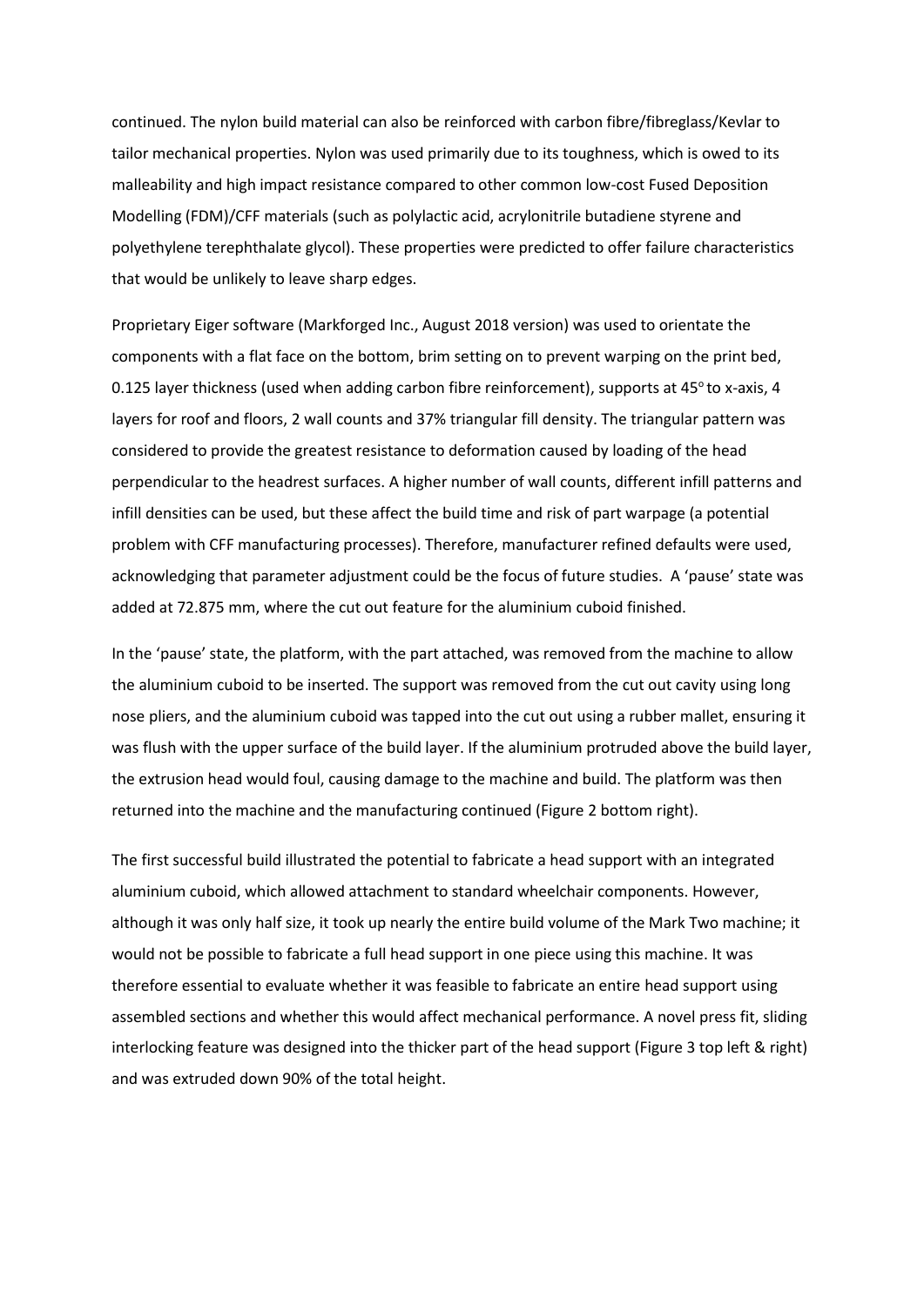

*Figure 3: Top left: 2D drawing of interlocking feature on central component. Top right: 2D drawing of interlocking feature on lateral component. Bottom: Rendered CAD model of joint head support.* 

Given the potential for joints to introduce points of mechanical weakness into the design, the effect of adding fibre reinforcement was also evaluated. Layers of concentric carbon fibre reinforcement were added using the preparation software, Eiger. Concentric was chosen based on the need to balance the use of carbon material with potential to increase stiffness – it was perceived as more important to strengthen the joint area, which a concentric pattern of carbon would suffice. Three layers were added to the lateral component at the top, middle and bottom of the component using 3x concentric fibre walls (Figure 4 left). Two layers were added to the central component at the top and bottom using 3x concentric fibre walls (Figure 4 right). The Mark Two embeds a filament of carbon fibre into the nylon at the layers and in the pattern defined in the Eiger preparation software.



*Figure 4: Left: Eiger screenshot of lateral component showing location of carbon fibre layers. Right: Eiger screenshot of central component showing location of carbon fibre layers.*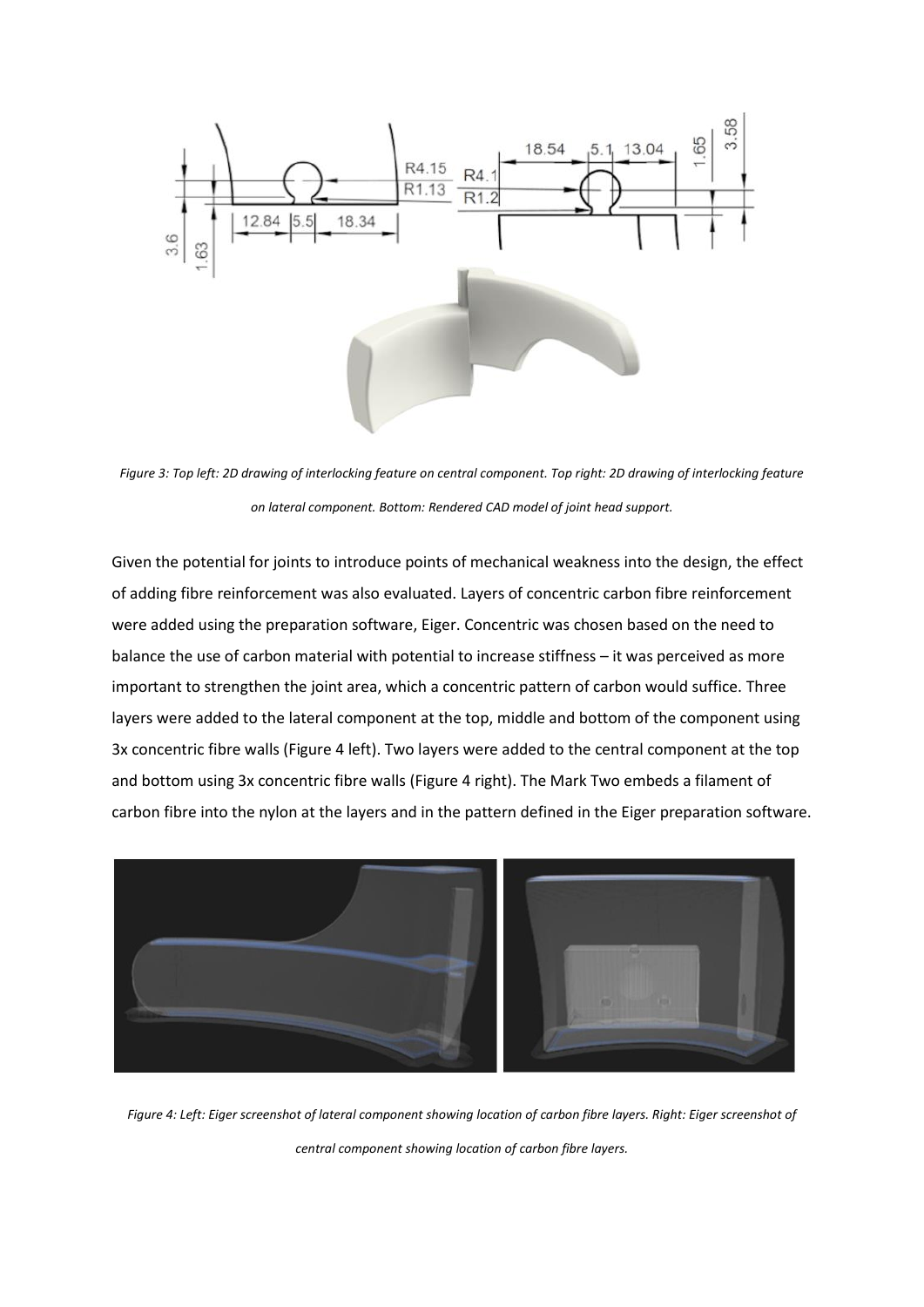A total of four parts were produced: two full head supports from nylon only, one head support with joint from nylon only and one head support with joint and carbon fibre reinforcement.

## *Testing set up and procedure*

The custom head supports were tested against a commercial head support, the Type-G by RMS (Figure 5 top). The Type-G has adjustable finger sections which can be adjusted to change the curvature shape, providing lateral support. It uses a ball mount stem bracket and a 90° stem bracket to interface with wheelchair backrests. The same bracketry was used for the additive manufactured head supports during testing.



*Figure 5: Top: a) Type G head support by RMS, b) Ball mount stem bracket by RMS, c) 90<sup>o</sup> stem bracket by RMS, used for interfacing to wheelchair backrest.* 

*Bottom left: test set up for posterior loading test for. Bottom right: test set up for lateral load testing. Parts: a) Custom head support. b) Hemispherical 75 mm radius loading pad, aluminium. c) Ball mount stem bracket, from RMS. d) 90⁰ stem bracket, from RMS. e) Multi point fixing bracket, from RMS. f) Jig block, aluminium, for interfacing with loading machine.*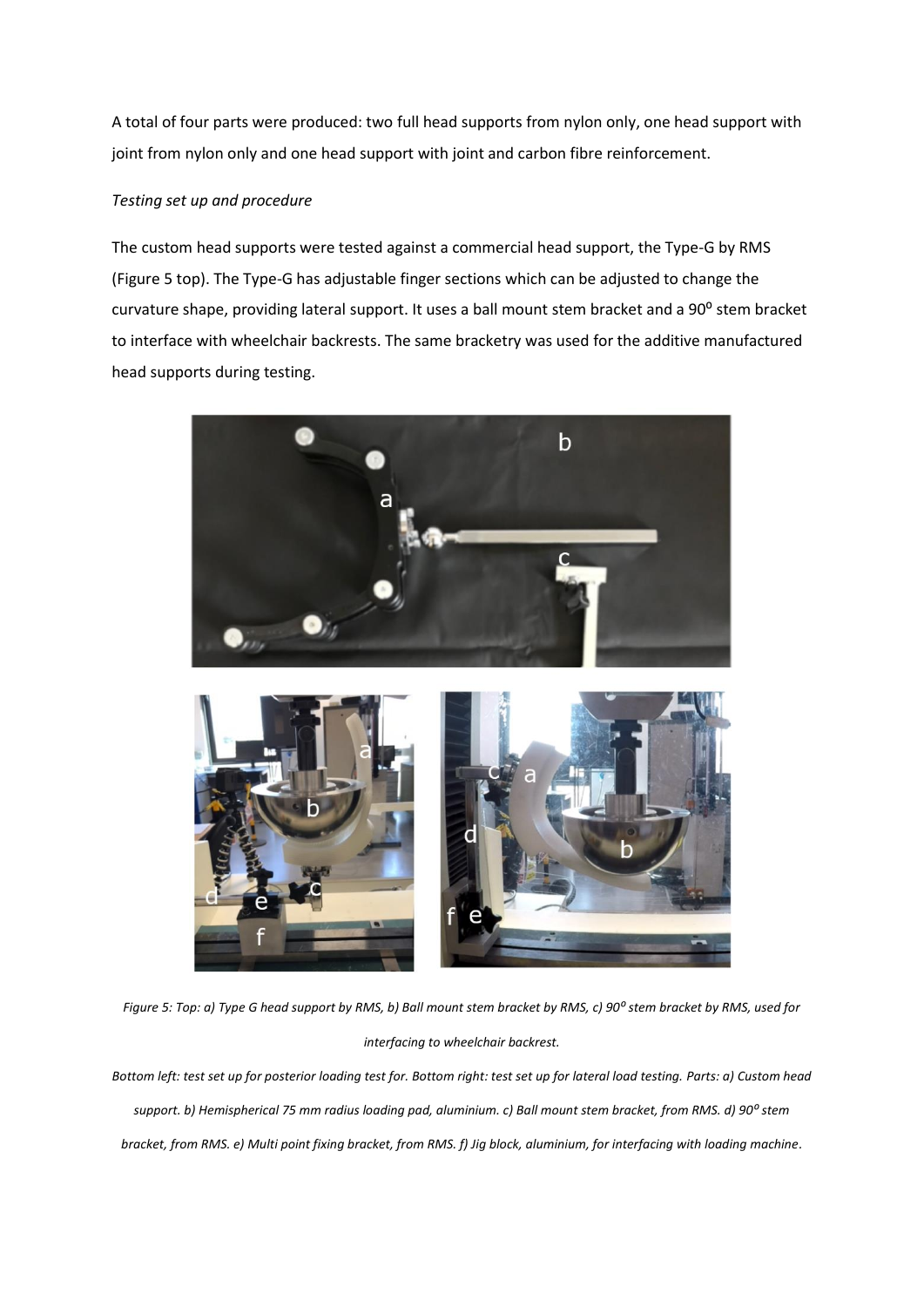The mechanical testing followed the protocol set out in ISO 16840-3:2014 "Wheelchair seating, Part 3: Determination of static, impact and repetitive load strengths for postural support devices" [24]. All tests used a calibrated Hounsfield H25KS (Tinius Olsen, US) machine fitted with an aluminium convex hemispherical loading pad of radius 75 mm. Load was applied at a controlled strain rate of 10 mm/min. Two static tests were relevant; the first test applied a posterior force to the inner rear surface (Figure 5 bottom left). This test was performed on one of the full additive manufactured head supports. Failure was predicted to be around the bracketry. Since the bracketry was the same for both the additive manufactured and Type-G, only testing on the additive manufactured head support was deemed necessary.

The second test represented the application of a lateral force to the inner surface of the left lateral support arm (Figure 5 bottom right). Preliminary testing positioned the head support at 90° to the ball joint. Through reviewed video recordings of the testing, it was confirmed that the displacement was due to the movement of the ball joint. From the force-displacement graph alone, it was difficult to distinguish between ball joint movement and head support deformation.

The test protocol was modified to pre-displace the ball joint to the maximum displacement prior to the load being applied. This ensured the displacement measured was deformation of the head support only. This test was performed on the Type-G, the full additive manufactured head support and the two additive manufactured joint head supports (with and without carbon fibre). The joint head supports were only subjected to the lateral force test as it was expected the joint would not affect the mechanical properties for the posterior force test. The load was applied until either the head support failed; the bracketry failed; or the maximum range of the Hounsfield machine was reached. The force and displacement of the loading pad were recorded every 0.5 seconds. Video recordings were taken of all tests. Due to resources limitations, no repeat tests were performed.

#### Results

#### *Posterior force testing*

The maximum force reached was 3188.0 N at a displacement of 50.0 mm (Figure 6, label c). The maximum displacement reached was 71.7 mm, force of 543.0 N. From observation the point of failure of the head support was the 90˚ stem which bent around the aluminium jig block (Figure 6 label d). Up to 11.0 mm (2500.0 N), the deformation in the bracketry was in the elastic region (Figure 6, label b), however past 11.0 mm striations started to appear in the bracketry (Figure 6, label b-c). Past 50.0 mm, the force required to deform the head support decreased until failure at 72.0 mm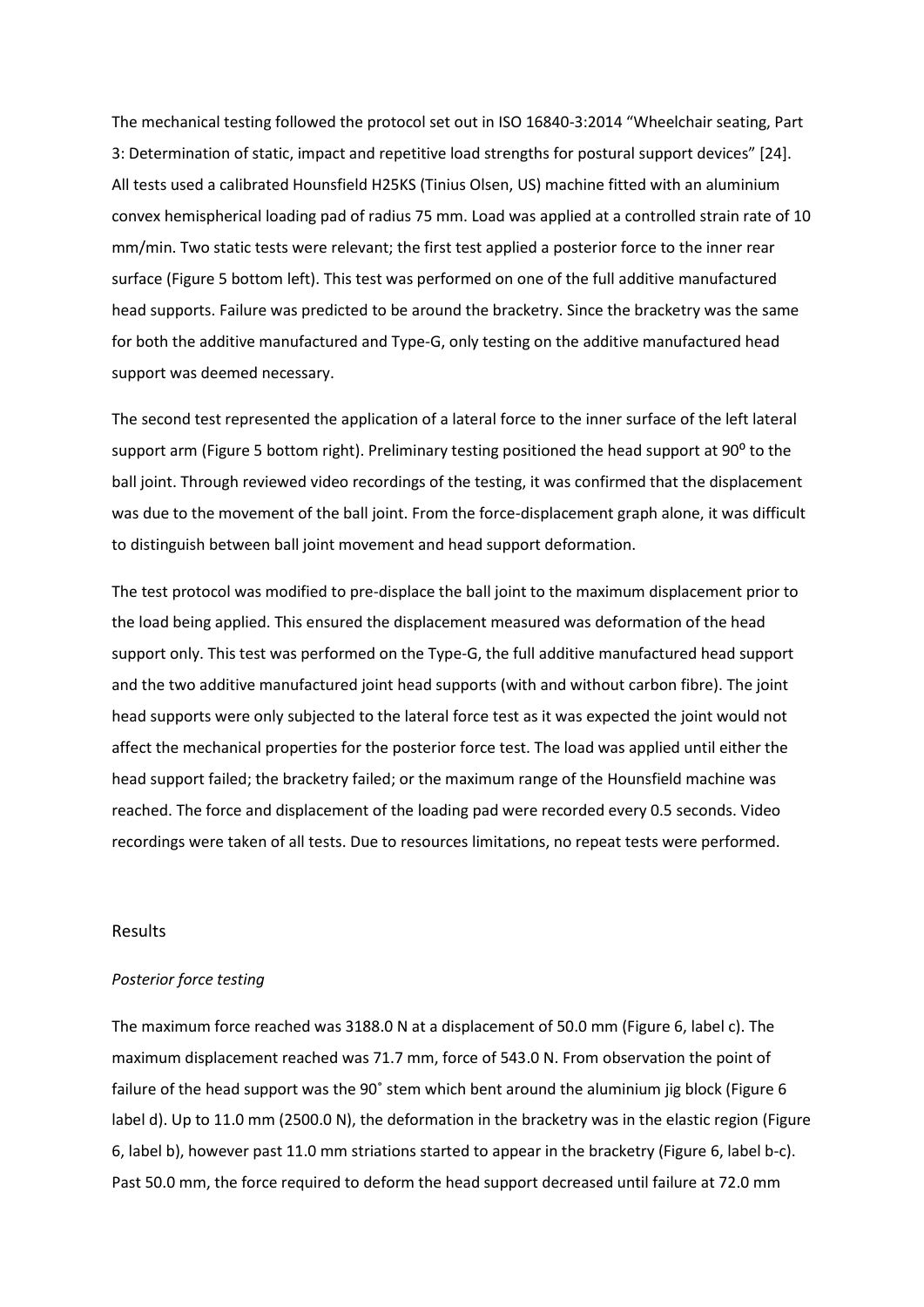(500.0 N). Deformation of the ball joint was also observed between 10.0 and 50.0 mm. Upon completion of the testing, the additive manufactured head support was visually inspected and no permanent deformation was visible.



*Figure 6: Force vs. displacement graph for posterior force test with corresponding photos at key identified points. a) Before load applied, b) after displacement of 10mm, c) after displacement of 50mm, d) once load removed, red circle indicates failure of test set up on the 90⁰ stem bracket* 

## *Lateral force testing – neutral ball joint*

Initially the force increased linearly with displacement of the head support up to 50.0 N at 12.0 mm displacement (Figure 7, label b). Past this a relatively constant force of 43.0 N was required to displace the head support at the 10 mm/s strain rate, up to a displacement of 57.0 mm (Figure 7, label c). From observation this initial displacement was due to the rotation of the head support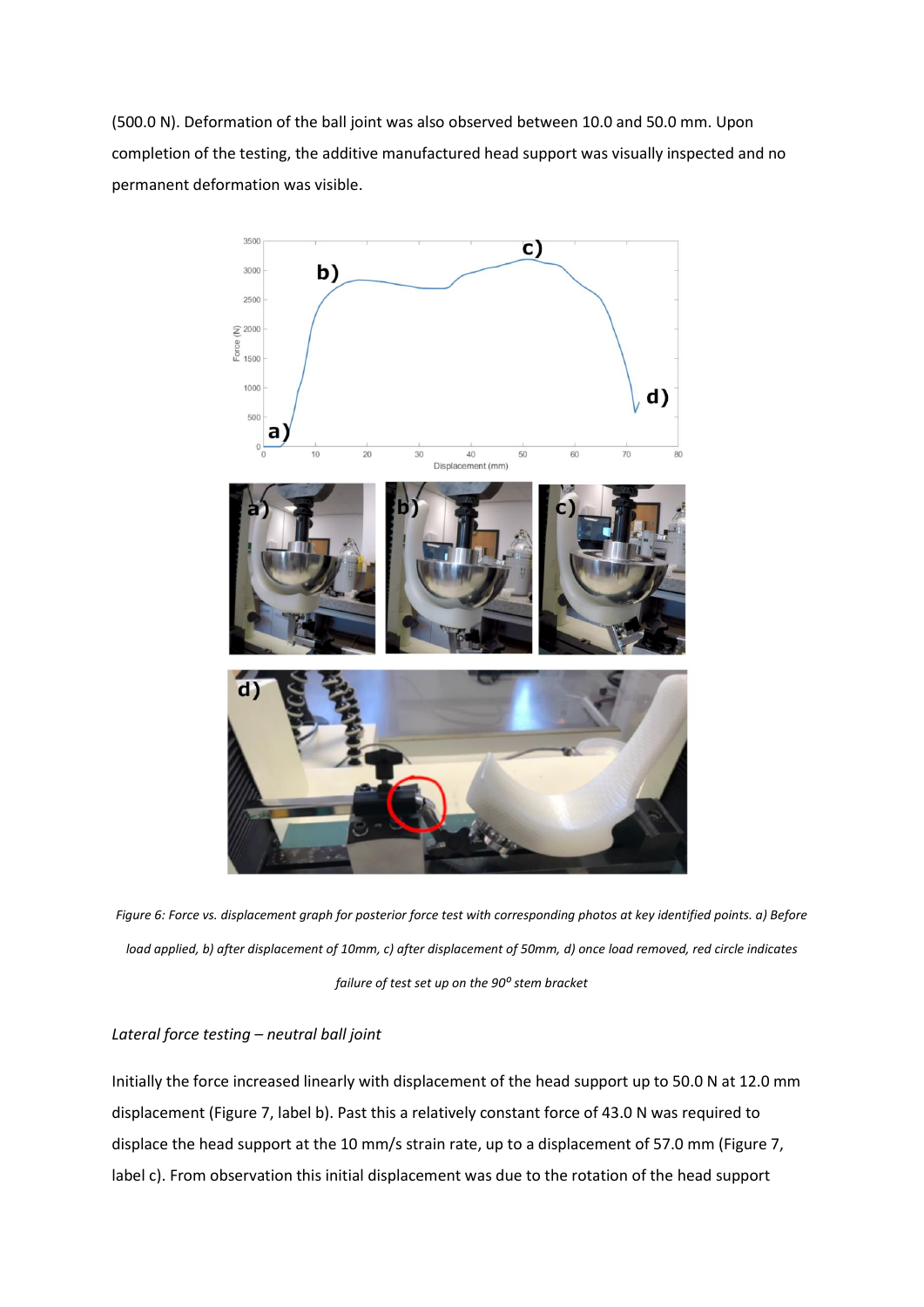around the ball joint. The force increased to 70.0 N at a displacement of 78.0 mm (Figure 7, label d) before decreasing slightly to 60.0 N at 92.0 mm displacement (Figure 7, label e). From observation this was due to further rotation around the ball joint and deformation of the head support. The force increased to a maximum of 93.0 N at a displacement of 125.0 mm (Figure 7, label f), before decreasing to 85.0 N at maximum displacement of 143.7 mm (Figure 7, label g). From observation this was due to deformation of the head support only. Past this displacement the head support had deformed such that it was now parallel to the loading direction and hence no longer able to deform, testing was stopped. Upon releasing the load, the head support returned to original shape and no plastic deformation was visible (Figure 7, label h).



*Figure 7: Force vs. displacement results for lateral force testing on full custom head support with ball joint set at 90⁰, with corresponding photos at key points. a) pre loading, b-c) displacement due to rotation of the ball joint, d-e) displacement due to further ball joint rotation and head support deformation, f) displacement due to head support deformation, g) maximum displacement reached, h) head support once unloaded with head support undeforming.*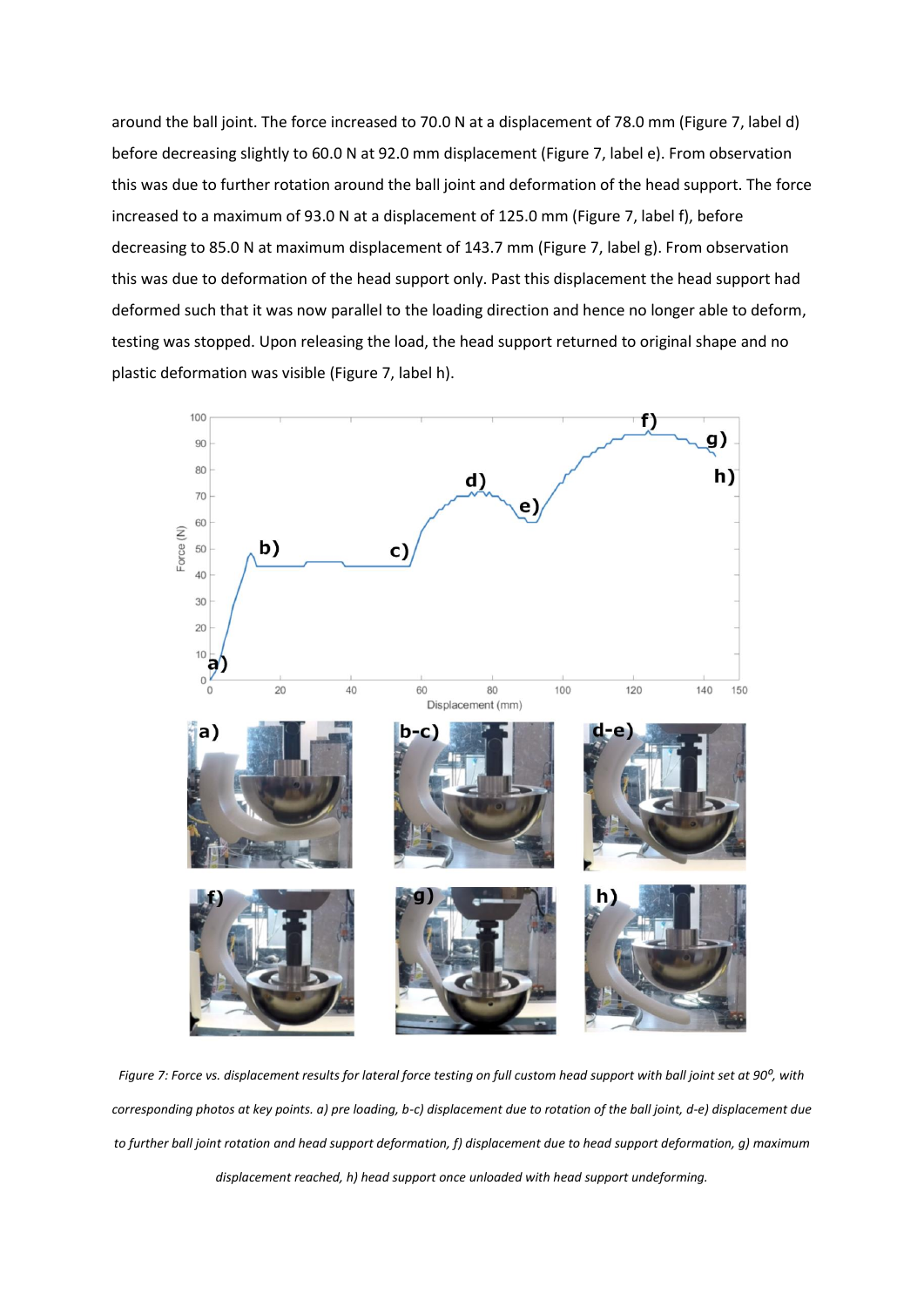#### *Lateral force testing – pre-displaced head support*

| Head support             | Max Force   | Displacement at max | Max displacement | Force at max     |
|--------------------------|-------------|---------------------|------------------|------------------|
|                          | applied (N) | force (mm)          | reached (mm)     | displacement (N) |
| Type-G                   | 65.0        | 12.2                | 77.6             | 43.3             |
| Custom full head support | 80.0        | 55.3                | 71.7             | 71.7             |
| Joint head support       | 98.3        | 41.2                | 128.6            | 28.3             |
| Joint head support with  | 98.3        | 90.8                | 147.8            | 58.0             |
| carbon fibre             |             |                     |                  |                  |

*Table 1: Summary of maximum force and corresponding displacement and maximum displacement and corresponding force for all head supports tested in lateral force testing with ball joint fully extended.*

The maximum force applied to the Type-G was 65.0 N at a displacement of 12.2 mm (Table 1). Beyond this displacement, the force required to displace the head support was maintained, until 40.0 mm where the force required decreased (Figure 8). The maximum displacement was 77.6 mm, beyond this displacement the loading pad was no longer contacting the head support and testing was stopped. The deformation was due to the rotation of the finger sections around the joints. When the load was removed the head support maintained its deformed position.

The maximum force applied to the additive manufactured full head support was 80.0N at a displacement of 55.3 mm (Table 1). The maximum displacement was 71.7mm, past which the loading pad was no longer contacting the head support. When the load was removed, the head support recovered back to its original shape and from visual inspection no plastic deformation or cracks were present.

The maximum force applied to the joint head support was 98.3 N at a displacement of 41.2 mm (Table 1). Past this displacement, a decreasing force was required until a maximum displacement of 128.6 mm was reached (Figure 8). Past this displacement the loading pad was no longer in contact with the head support. When the load was removed, the head support recovered back to its original shape. Visual inspection confirmed that no plastic deformation or cracks were present.

The maximum force applied to the joint head support with carbon fibre was 98.3N at a displacement of 90.8 mm (Table 1). Prior to reaching this maximum force, the force increased with increasing displacement up to 60.0 mm at which point the force decreased from 90.0 N to 65.0 N (Figure 8). After this the force increased again until the maximum force was reached. Past the displacement at the maximum force, the force decreased until a maximum displacement of 147.8 mm was reached. At this displacement the head support failed at the joint and the two parts of the head support separated.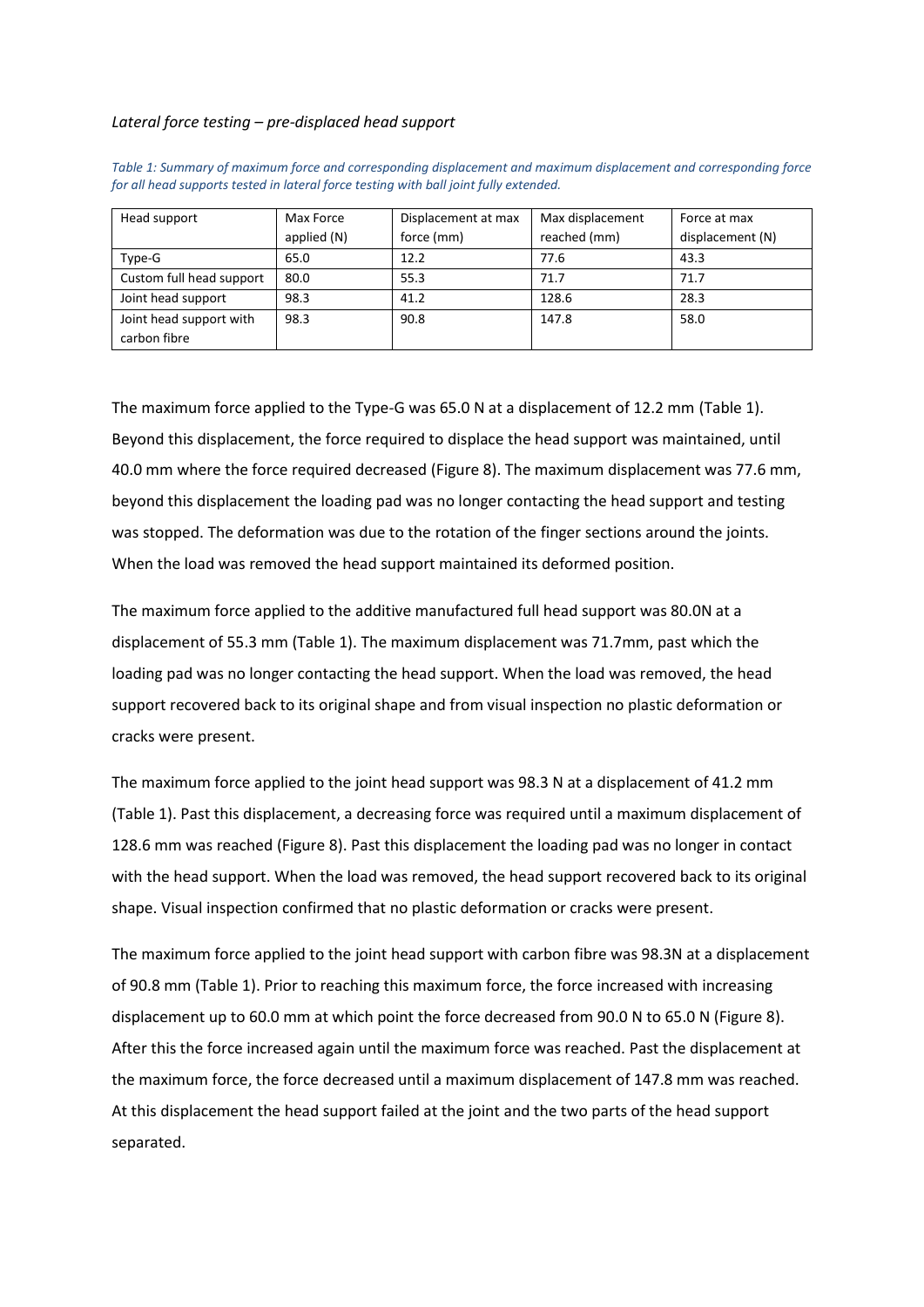

*Figure 8: Results for all the head supports for lateral force testing with ball joint pre-displaced. Green: Type G, Black: Full*  nylon, Blue: Joint nylon only, Red: Joint with carbon fibre. Grey: Full nylon head support with ball joint set at 90<sup>o</sup>.

#### Discussion

#### *Posterior force*

The posterior force test represents the loading on the inner surface of the head support by the posterior aspect of the wheelchair user's head. Results showed that failure occurred at the bracketry (Figure 6), due to the bending of the 90° bracket around the aluminium jig block. This was predicted as the direction of the force produced a bending moment around the jig whilst being parallel to the head support bracketry joint. These results highlight that the head support, additive manufactured or commercial, would not influence the failure mechanism under posterior loads. This bracketry is standard equipment for wheelchairs; therefore, the use of additive manufacturing over a commercial head support would not be likely to impact system safety.

#### *Lateral force –ball joint set at 90⁰*

The lateral force test replicates the loading from the wheelchair user through the lateral (side) aspect of the head. The observation from this test was that the head support rotated around the ball joint prior to any deformation occurring to the head support itself (Figure 7, label a-b). This implies the weakest part of the system was the ball joint. After the ball joint reached its maximum displacement, the head support deformed. A greater displacement was achieved with the stem initially positioned perpendicular to the posterior head support surface (Figure 7, label a) compared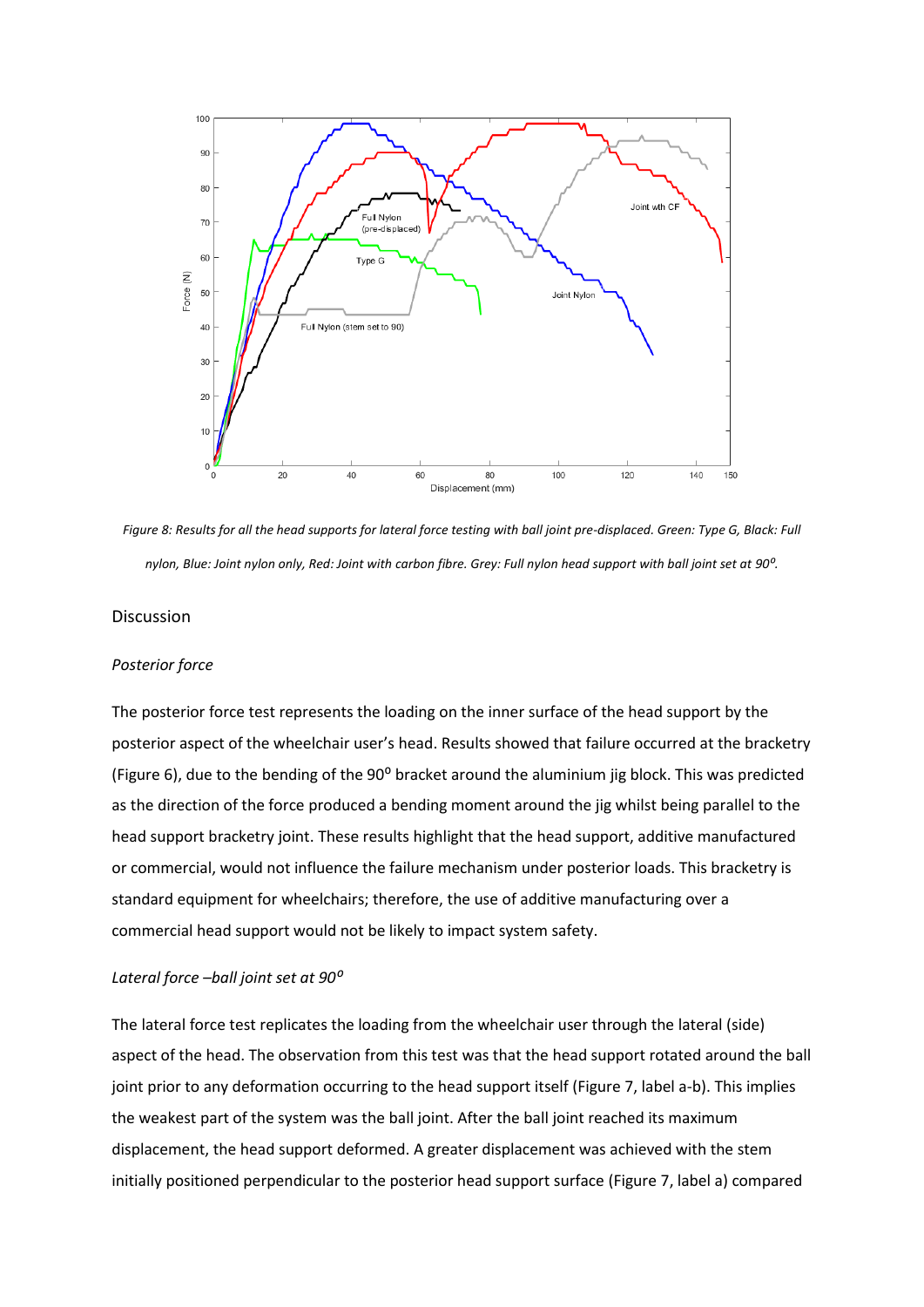to when the ball joint was pre-displaced at its maximum position (Figure 8). Through reviewed video recordings of the testing, it was confirmed that the displacement was due to the movement of the ball joint.

#### *Type-G vs full additive manufactured head support*

The loading and unloading stages of the testing were both analysed to explore the clinical relevance of a single loading/unloading cycle. For the Type-G head support the maximum force, 65.0 N (Table 1), was reached at a lower displacement of 12.2 mm; comparatively the force at this displacement for the additive manufactured head support was only 25.0 N (Figure 8). This implies that, the Type-G requires initial greater forces to deform, when compared with the additive manufactured head support. Beyond a displacement of 10.0 mm the force applied to the Type-G remained near constant up to a displacement of 40.0 mm before the force decreased, whilst the force applied to the additive manufactured head support increased up to the maximum of 80.0N at 55.3 mm (Figure 8). The mechanical characteristics of the Type-G past 10.0 mm are due to the joints loosening for the head support, which allowed the finger sections to rotate and deform. Comparatively, the additive manufactured head support characteristics still showed a near linear increasing force with displacement implying the deformation was still within the elastic region of the material. During unloading, the additive manufactured head support recovered to its original shape, implying that elastic limit of the material had not been reached. In comparison the Type G head support stayed deformed. This result is clinically relevant since it indicates that an additive manufactured head support could recover to its original shape and therefore continue to provide support even after being loaded. When the Type-G becomes deformed, a seating clinician would be required to adjust the support.

As the additive manufactured head support deformed under similar loads to the Type-G (Figure 8), the results provide some assurance that a nylon additive manufactured head support could behave comparatively to a conventional commercial head support when subject to real-world posterior and lateral loads. During the unloading stage, the recovery characteristics of the additive manufactured head support may actually provide advantages over currently available supports. The failure mechanism of the additive manufactured head support would be expected to be a long elongation ductile failure, instead of a sudden brittle failure. This study however did not evaluate whether the additive manufactured head support had any non-visible internal damage, which could cause weakening and failure after cyclic loading.

#### *Change of design parameters*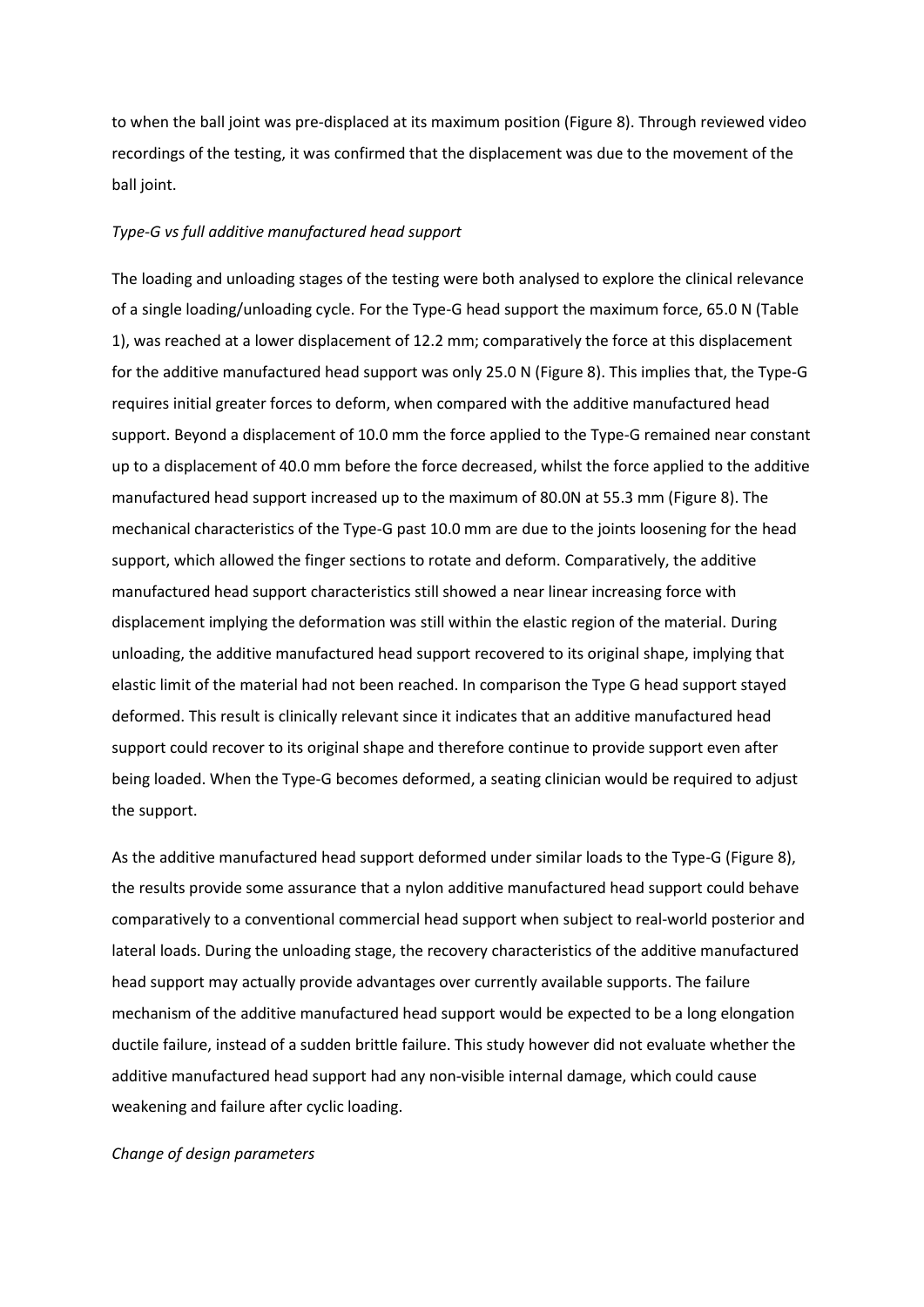For the joint nylon support, both the maximum force and the maximum displacement increased compared to the full support (Figure 8). This increase was partly due to a visible gap at the joint between the two sections. The increased force was unexpected, but an explanation could be due to an impingement of the joint initially preventing the two parts from separating. After the maximum, the force reduced implying the head support had exceeded the elastic limit of the material. However, as with the full version, after the load was withdrawn the head support recovered to its original shape. A slight loosening of the joint was observed implying plastic deformation around the interface of the joint. The testing did not assess the impact of repetitive loading/unloading of the head support over a long period of time. This could result in fatigue in the material, which could result in further weakening around the joint.

It was expected the carbon fibre would increase the load required to deform the head support due to the increased overall stiffness of the material through the matrix-fibre loading pattern of composites [25]. The testing results indicate the carbon fibre only improved the strength above a displacement of 68 mm (Figure 8). Whilst the additional strength would appear beneficial, as it was only recorded at larger displacements, there may be limited clinical benefit. Clinically, displacements over 68.0 mm could mean that insufficient support is being provided to the head, therefore the ability to provide greater strength through design optimisation should be explored in parallel to the addition of reinforcing materials such as carbon fibre. Failure did occur in the carbon fibre head support via a separation at the interlocking joint. Post testing, the two sections were reassembled and no plastic deformation was observed, similar to the other single piece additive manufactured version. Whilst the carbon fibre appeared to add strength, this study was not able to confirm the degree to which this could be clinically significant.

#### *Research Limitations*

This study was developed as an early stage, practical step towards reviewing the potential application of additive manufacturing for rehabilitation engineering, using head supports as a case study. It was not technically or financially feasible to consider repeat mechanical testing or a large range of alternative designs at this stage of development, thus there is wide opportunity for further research and development. Some specific limitations are worth discussing further.

This paper reports on a small number of variables associated with the additive manufacture of head supports and the impact these have on mechanical performance. There are, however, almost infinite variables in the design and manufacturing process, and materials. Thus, this work provides a step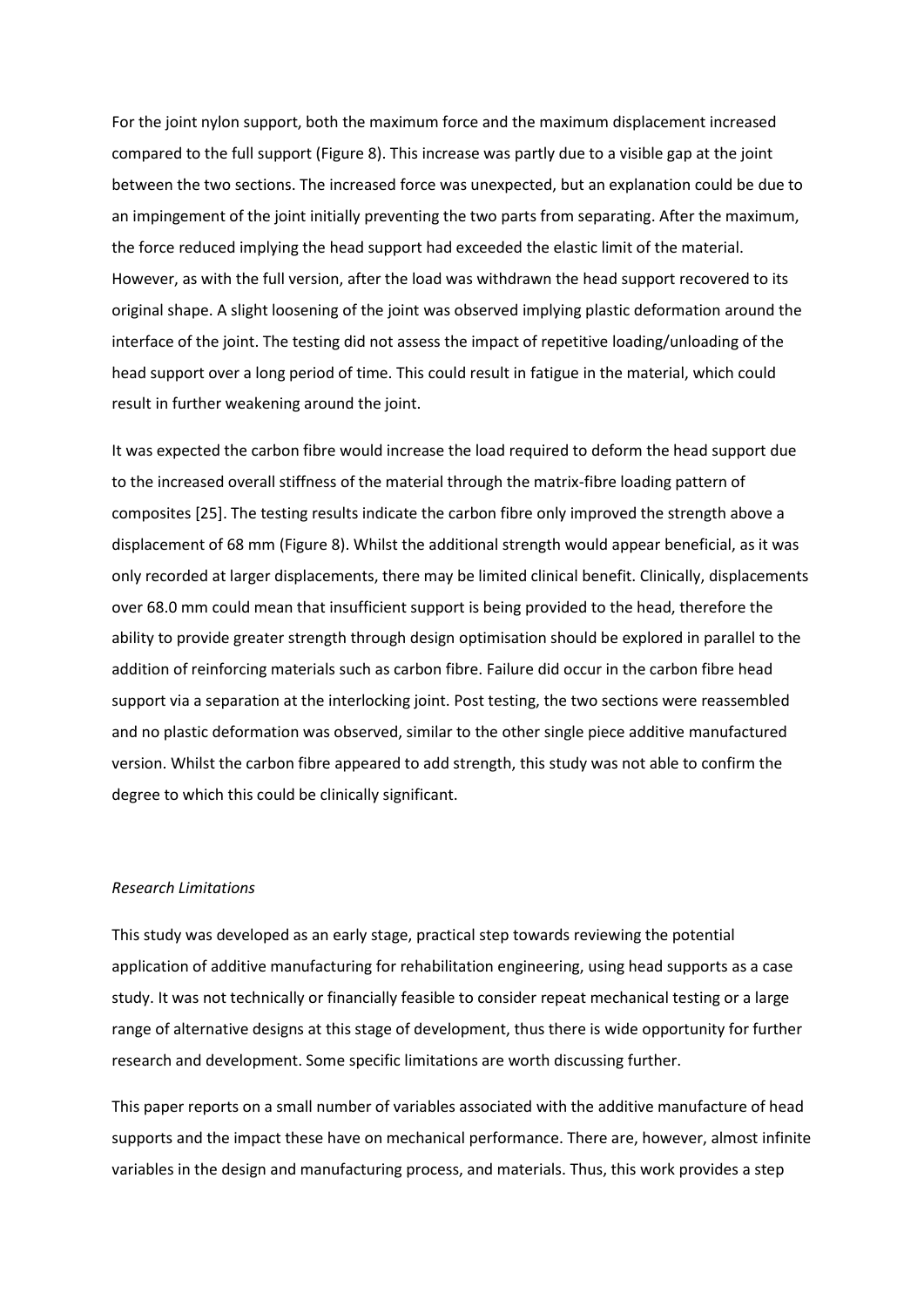towards identifying which design/manufacture variables are desirable and how they may be tested. For example, removing the need to insert a metal block during a paused build would simplify the process and reduce cost. Changing the carbon layering in strategy from concentric to isotropic, the number reinforced layers, etc. could all be explored to optimise the mechanical properties. Furthermore, evaluating alternative materials, such as Onyx, a chopped carbon filled nylon (Mark Forged Inc, USA) could help identify more efficient ways to improve mechanical performance.

A further limitation was that only one commercial head support was used for the testing, the Type-G. Future research could compare the results to other commercial products. By using ISO testing methods and describing design and testing protocols here, we hope to enable replication and development of this study against other commercially available head supports and computer-aided alternatives.

This research followed protocols defined in ISO 16840:3-2014. This ISO standard does not define a pass/fail force for compliance and therefore, based on current results, the safety of the additive manufactured head support was assumed based on equivalence or superiority to the Type-G head support only. It was also difficult to relate the results from the testing to the forces a head support may experience in clinical use; data quantifying the forces exerted by the head on a head support was outside the remit of this paper. Furthermore, all the links and bolts were hand tightened in accordance with manufacturer guidelines, however for future experiments, it would be important to control the torque applied to eliminate a variable in the testing.

The reported research also had practical limitations. The limited bed size of the chosen Markforged Mark Two additive manufacturing machine meant that it was not possible to fabricate an entire head support in one piece. This has potential advantages and limitations. Whilst a machine with a larger print bed would be beneficial for fabricating parts in one piece, such machines would have a higher capital cost. However, fabrication in multiple modular sections could enable agile manufacturing that makes use of multiple, smaller and lower cost machines whilst also allowing for modular designs. Additionally, the economic considerations of using additive manufacturing for bespoke seating components were not covered in this research.

A limitation of the testing configuration used was that it differed from the standard fixation method. For testing, the multi-point fixing bracket was fixed onto an aluminium block (Figure 5) instead of a wheelchair backrest. This testing configuration was predicted to be stronger, which may affect both the magnitude of force and the point of failure on the bracketry.

*Future work*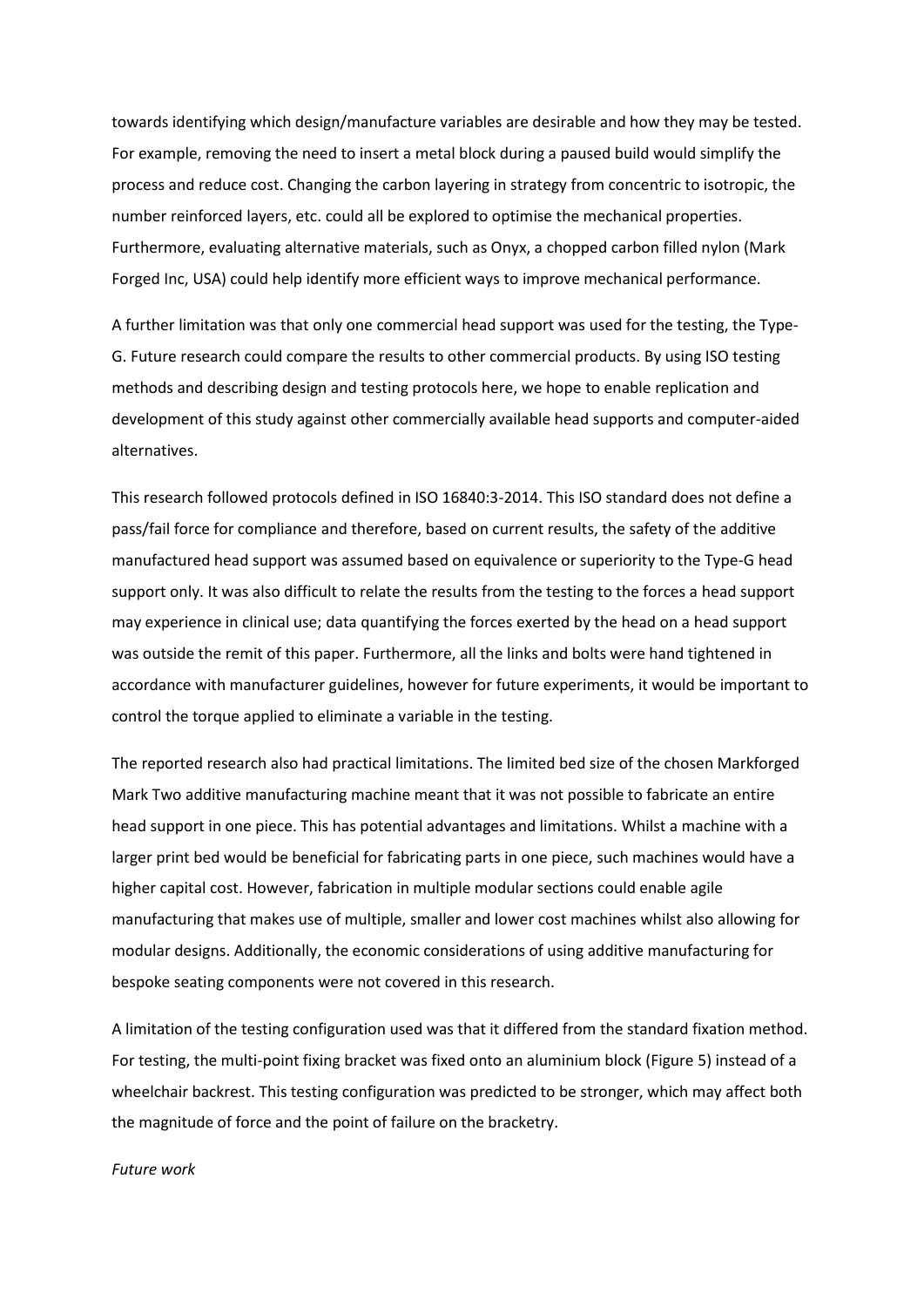Future research should refine design and manufacturing parameters. This should be informed by measures of the loads users exert on head supports, the effect of long-term cyclic loading and loads experienced in automotive crash testing. Iterative design and testing could include the application of computation tools, such as Finite Element Analysis (FEA). Both Faustini *et al* (2008) and Harper *et al* (2014) used a combination of FEA and mechanical testing to reverse engineer ankle-foot orthotics using Selective Laser Sintering (SLS) [26-27]. However, SLS produces solid infill components, whilst the components produced for this study (which used a CFF method) had an internal honeycomb structure and were therefore partly hollow. A 100% infill could potentially have been achieved with the CFF machine, however it was not practical in terms of time and material costs. This could impact on the effectiveness of FEA to predict the mechanical properties of these parts and may require powerful software, hardware and expertise to complete the analysis. FEA assumes a homogenous manufacturing process for example injection moulding. Although this is a challenge within a resource-constrained clinical environment [17], FEA could be an appropriate method to develop consistent rules that would avoid the need to validate each design [18].

In parallel to establishing design and manufacturing parameters, clinically-important measures, such as comfort, pressure distribution and ability to support the head should also be the focus of future work. This is essential to ensure both wheelchair users and those delivering clinical services can use CAD/additive manufacturing effectively.

Finally, further work should consider the financial implication of implementing CAD and additive manufacturing machines into specialist seating services. The general downward cost trend of additive manufacturing and increasing availability indicates that adoption into routine clinical application is likely, although, as with any design and manufacturing process, it must be implemented with appropriate quality control systems.

#### Conclusion

This paper presents a step towards a CAD/additive manufacturing workflow that could be applied to providing bespoke seating components, such as head supports, for wheelchair users which are safe and appropriate for clinical use. The results from the mechanical testing performed in this study provide an important step forwards towards evaluating additive manufacturing. However further research is required that addresses the limitations identified and evaluates the performance of additive manufacturing head support when subjected to prolonged exposure to mechanical forces. It is anticipated that the need for bespoke patient devices will increase and therefore this work could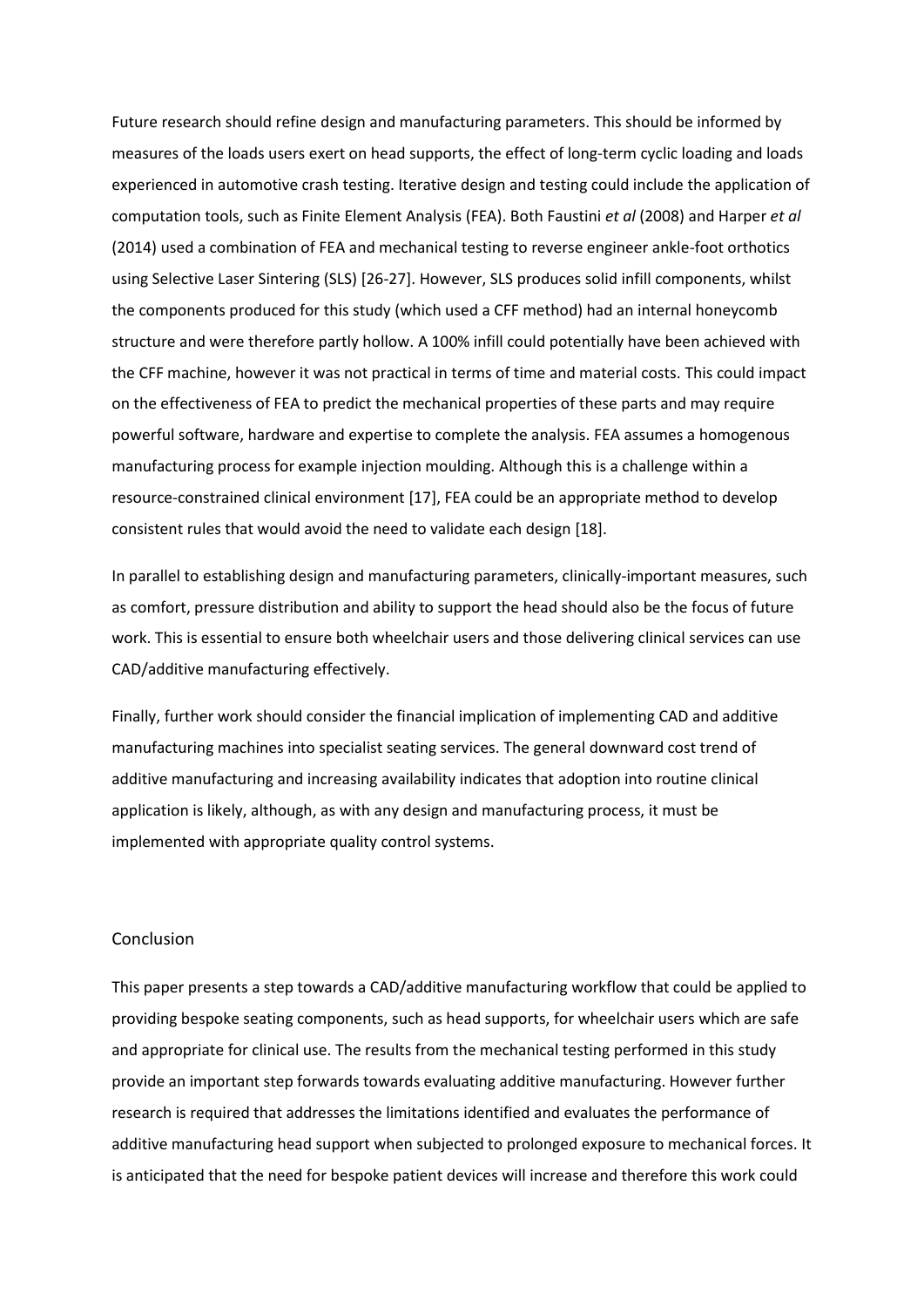inform workflows for wheelchair services, specialist equipment providers and manufacturers to implement which meet safe design guidelines and rules for compliance with appropriate quality standards. In the longer term, refinement of design workflow and design automation could make CAD/additive manufacturing a cost effective and closer to the point of care method for custom assistive technology device production.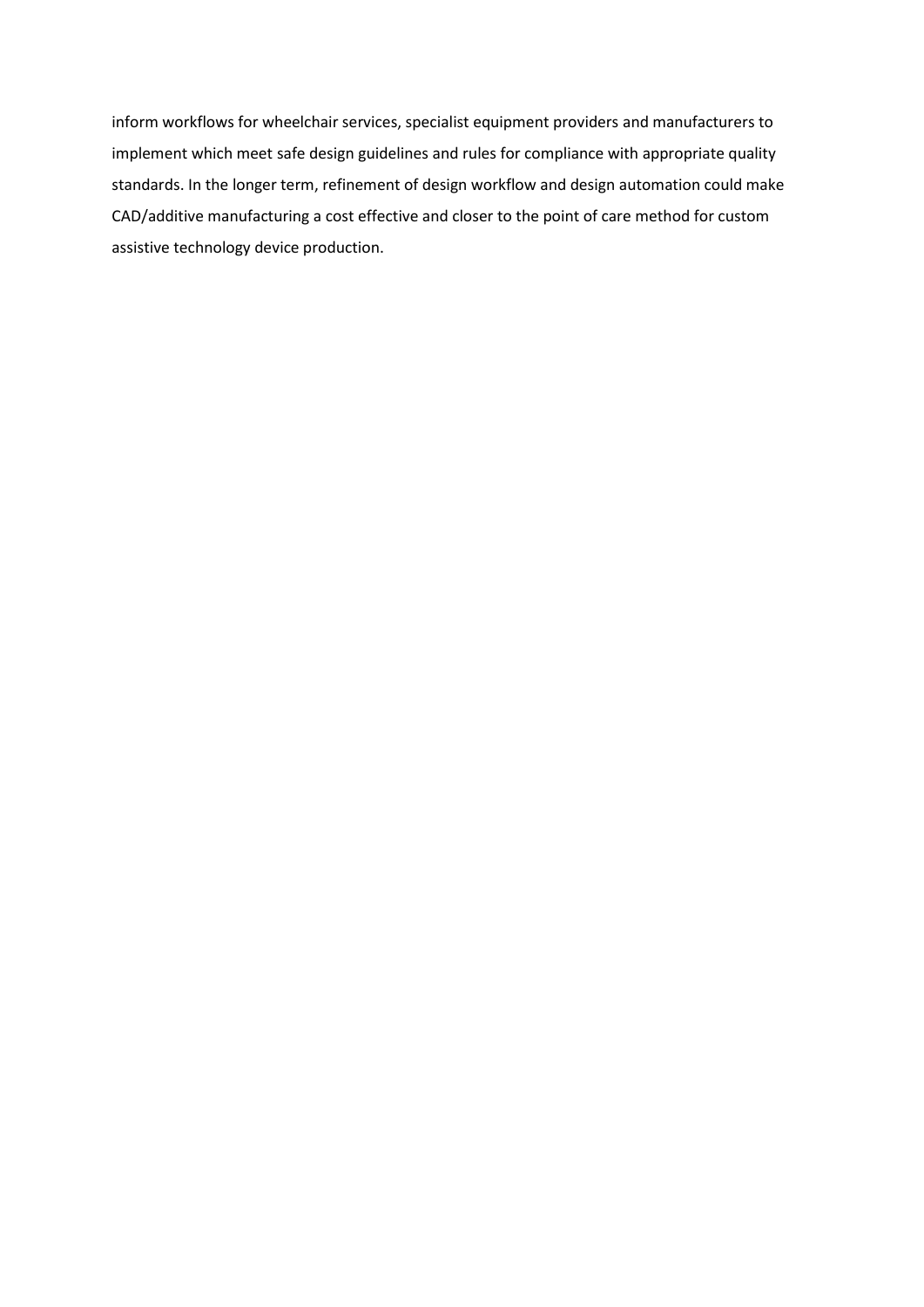## Acknowledgements

The mechanical testing presented in this paper was supported by the College of Engineering, Swansea University. The authors would like to acknowledge the resources and support given by Dr Mark Bowtell, the Medical Physics and Clinical Engineering department at Swansea Bay University Health Board, NHS Wales and the Workforce, Education and Development Services (WEDS), Welsh Government.

## Author Disclosure Statement

The author(s) have no potential conflicts of interest with respect to the research, authorship, and/or publication of this article. No financial support was received for the research, authorship, and/or publication of this article.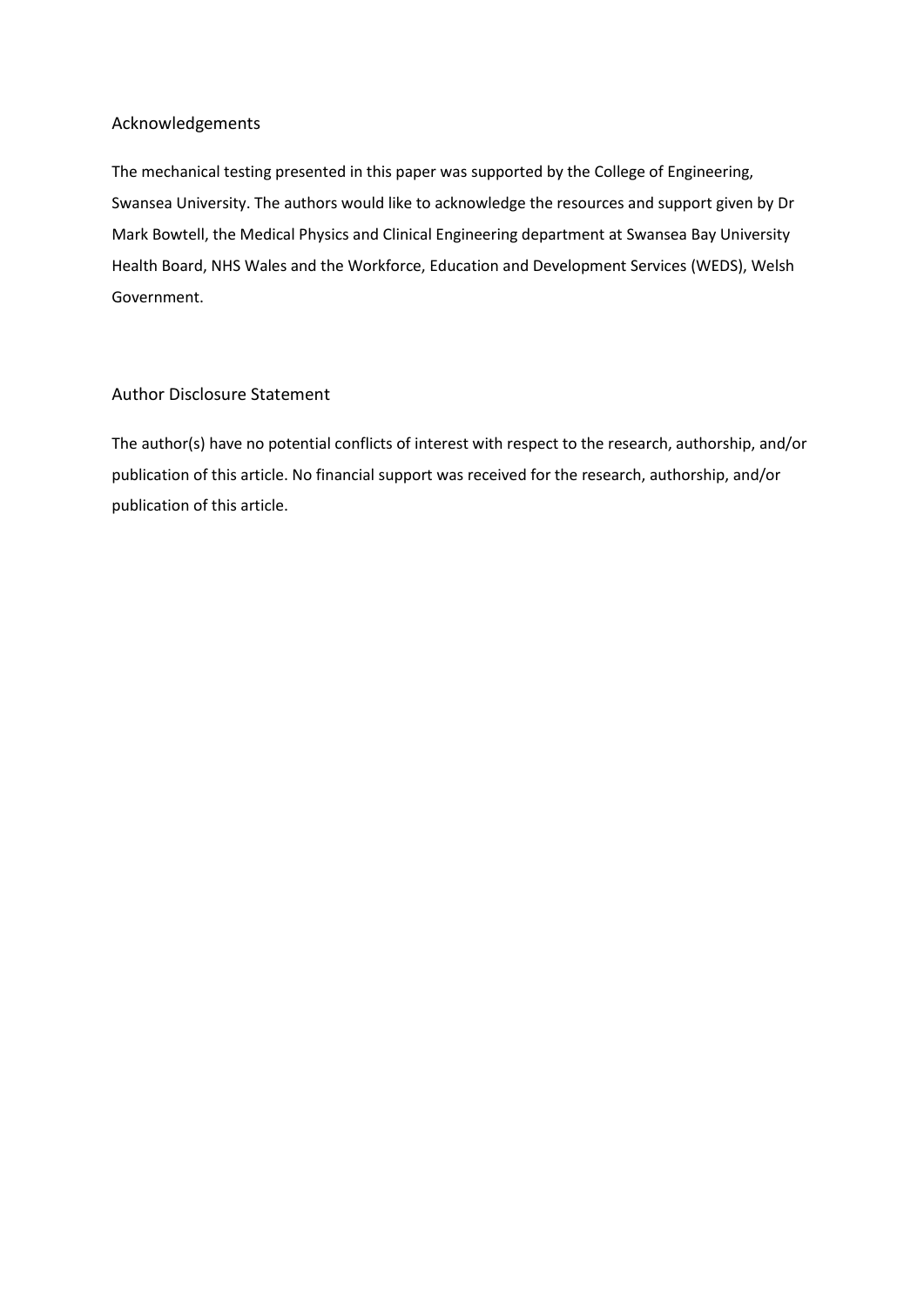# References

1. NHS support England. NHS support Standard Contract for complex disability equipment: Specialised wheelchair and seating services (All Ages).

http://webarchive.nationalarchives.gov.uk/20160607070644/https://www.england.nhs.uk/wpcontent/uploads/2013/06/d01-com-dis-equ-spec-wheelc.pdf [2013, accessed 01 November 2018].

2. Long D, Posture Management. In: Taktak A, Ganney P, Long D, et al (eds) *Clinical Engineering: A Handbook for Clinical and Biomedical Engineers*. Oxford: Academic Press, 2014; 285- 308.

3. Cooper R. *Rehabilitation Engineering applied to mobility and manipulation*. Bristol: Institute of Physics Publishing, 1995; 337-377.

4. Tasker L H, Shapcott N G, Holland P M. The use and validation of a laser scanner for computer aided design and manufacturing of wheelchair seating*. J Medical Engineering Technology*. 2011; 35: 6-7.

5. Long D, Wheelchair Prescription. In: Taktak A, Ganney P, Long D, et al (eds) *Clinical Engineering: A Handbook for Clinical and Biomedical Engineers*. Oxford: Academic Press, 2014; 285- 308.

6. Appleyard B, Arva J, Bingham R, et al. Transportation of People in Seated in Wheelchairs: International Best Practise Guidelines. *4th International Interdisciplinary Conferences on Posture and Wheeled Mobility*, 2013.

7. Pope P M. *Severe and Complex Neurological Disability*, Elsevier, 2007.

8. Batavia M. *The Wheelchair Evaluation: A Clinician's Guide.* Sudbury: Jones and Bartlett Publishers, 2010.

9. Ford S, Despeisse M. Additive manufacturing and sustainability: an exploratory study of the advantages and disadvantages. *Journal of Cleaner production* 2013; 137: 1573-1587.

10. Zanetti E M, Aldieri A, Terzini M, et al. Additively manufactured custom load-bearing implantable devices: grounds for caution. *Australasian Medical Journal* 2017; 10: 694-700.

11. Bibb R, Eggbeer D, Evans P, et al. Rapid manufacture of custom-fitting surgical guides*. Rapid Prototyping Journal*. 2009; 15: 246-354.

12. Van der Zel J, Vlaar S, de Ruiter W J, et al. The CICERO system for CAD/C additive manufacturing fabrication of full ceramic crowns. *Journal Prosthetic Dentistry*. 2001; 85: 261-267.

13. Banks J. Adding Value in Additive Manufacturing : Researchers in the United Kingdom and Europe Look to 3D Printing for Customization. *IEEE Pulse*. 2013; 4: 22-26.

14. Herlin C, Koppe M, B´eziat J-L, et al. Rapid prototyping in craniofacial surgery: using a positioning guide after zygomatic osteotomy—a case report. *Journal of CranioMaxillofacial Surgery*. 2011; 39: 376–379.